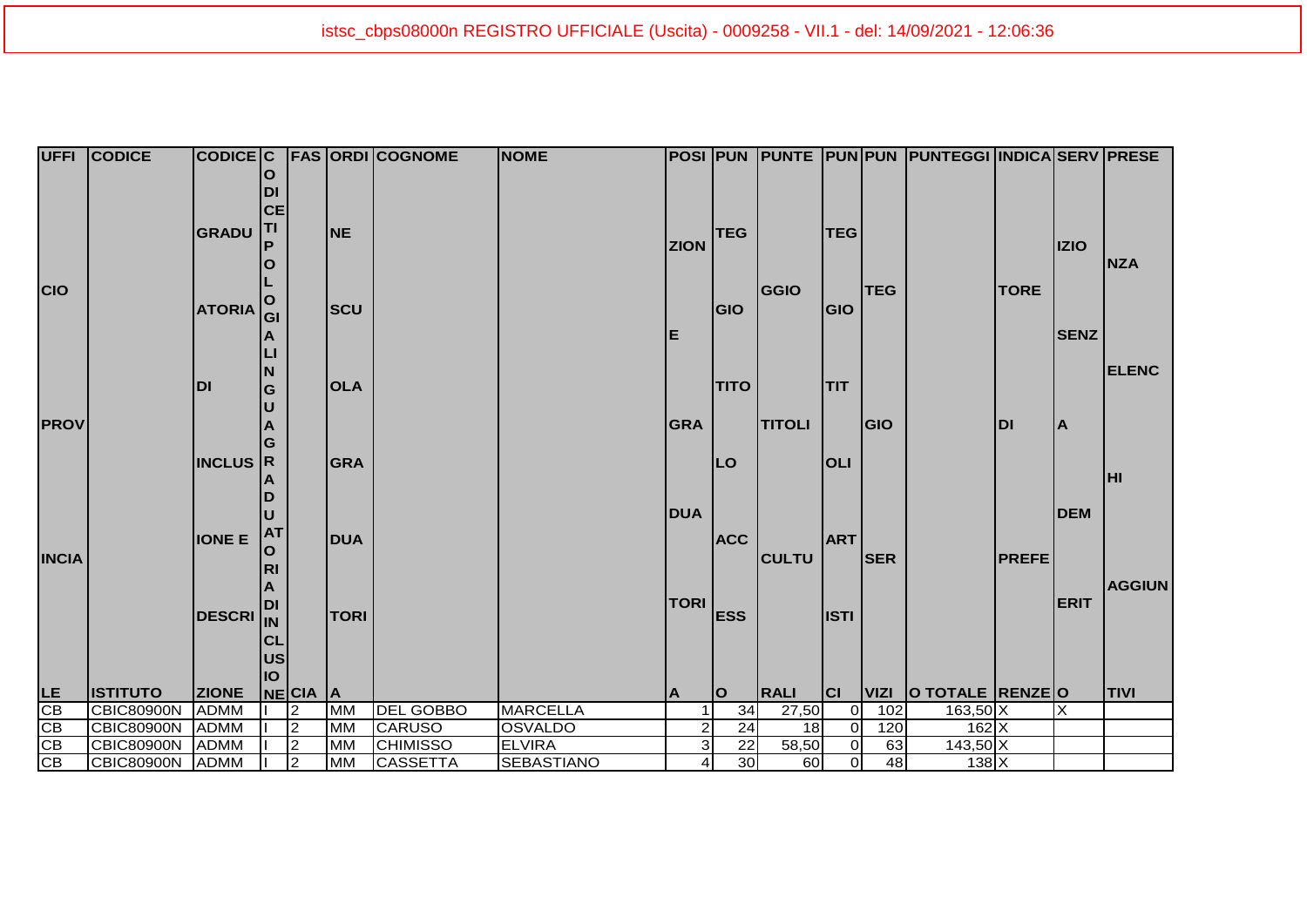| $\overline{CB}$ | <b>CBIC80900N</b> | <b>IADMM</b> | l2             | <b>MM</b> | <b>MESSINA</b>     | <b>I</b> GIANPAOLO      | 5 <sup>1</sup>  | 36              | 11             | $\Omega$ | 66                       | $113$ $X$                  | Ιx                      |                                      |
|-----------------|-------------------|--------------|----------------|-----------|--------------------|-------------------------|-----------------|-----------------|----------------|----------|--------------------------|----------------------------|-------------------------|--------------------------------------|
| <b>CB</b>       | <b>CBIC80900N</b> | <b>ADMM</b>  | 2              | <b>MM</b> | <b>EREMITA</b>     | <b>MARIA GIUSEPPINA</b> | 6               | 36              | 10,50          | $\Omega$ | 66                       | $112,50$ X                 |                         |                                      |
| IСB             | <b>CBIC80900N</b> | <b>ADMM</b>  | 2              | <b>MM</b> | <b>ROCCO</b>       | <b>ANTONELLA</b>        | $\overline{7}$  | 36              | 24,50          | $\Omega$ | 40                       | 100,50                     |                         |                                      |
| <b>CB</b>       | <b>CBIC80900N</b> | ADMM         | $\overline{2}$ | <b>MM</b> | <b>STODUTO</b>     | <b>LORENZA LUCIA</b>    | 8               | 34              | 16,50          | $\Omega$ | 48                       | $98,50$ X                  |                         |                                      |
| <b>CB</b>       | <b>CBIC80900N</b> | ADMM         | $\overline{2}$ | <b>MM</b> | <b>GRASSO</b>      | <b>GIUSEPPE</b>         | $\overline{9}$  | 36              | 7,50           | $\Omega$ | 54                       | $\overline{97,50}$ X       | X                       |                                      |
| <b>CB</b>       | <b>CBIC80900N</b> | IADMM        | 2              | <b>MM</b> | PEDRAZZI           | <b>STEFANIA</b>         | 10              | 30 <sup>°</sup> | $\Omega$       | $\Omega$ | 63                       | $93\text{X}$               |                         |                                      |
| <b>CB</b>       | <b>CBIC80900N</b> | ADMM         | $\overline{2}$ | <b>MM</b> | <b>CERRONE</b>     | <b>CRISTIANA</b>        | 11              | 30              | 8,50           | $\Omega$ | 54                       | $92,50$ X                  |                         |                                      |
| <b>CB</b>       | <b>CBIC80900N</b> | <b>IADMM</b> | 2              | <b>MM</b> | <b>ROMAGNOLI</b>   | ELENA                   | 12              | 34              | 8              | $\Omega$ | 41                       | $83\text{X}$               | X                       |                                      |
| <b>CB</b>       | <b>CBIC80900N</b> | <b>IADMM</b> | 2              | <b>MM</b> | <b>PORTO</b>       | <b>CATERINA</b>         | 13              | 28              | 25             | $\Omega$ | 16                       | 69                         |                         |                                      |
| <b>CB</b>       | <b>CBIC80900N</b> | <b>IADMM</b> | ا C            | <b>MM</b> | <b>MORRONE</b>     | <b>FRANCESCA</b>        | 14              | 30              | 4              | $\Omega$ | $\overline{23}$          | 57X                        |                         |                                      |
| <b>CB</b>       | <b>CBIC80900N</b> | <b>ADMM</b>  | ا C            | <b>MM</b> | <b>SANNA</b>       | <b>EMILIANO</b>         | 15              | 36              | 8              | $\Omega$ | 12                       | $56$ $X$                   | X                       |                                      |
| <b>CB</b>       | <b>CBIC80900N</b> | <b>ADMM</b>  | $\overline{2}$ | <b>MM</b> | <b>MARCONI</b>     | <b>MARIA CHIARA</b>     | 16              | $\overline{34}$ | 7              | $\Omega$ | 12                       | 53                         |                         |                                      |
| $\overline{CB}$ | <b>CBIC80900N</b> | ADMM         | $\overline{2}$ | <b>MM</b> | <b>RICCITELLI</b>  | <b>MENA</b>             | 17              | 34              | 6              | $\Omega$ | 12                       | $52$ $X$                   |                         |                                      |
| CB              | <b>CBIC80900N</b> | <b>ADMM</b>  | $\overline{c}$ | <b>MM</b> | <b>TOMEI</b>       | <b>MARIA CHIARA</b>     | 18              | 30              | 6              | $\Omega$ | 12                       | $48$ $X$                   |                         |                                      |
| <b>CB</b>       | <b>CBIC80900N</b> | <b>ADMM</b>  | $\overline{c}$ | <b>MM</b> | <b>DE CHIRO</b>    | <b>MARIA</b>            | 19              | 36              |                | $\Omega$ | $\Omega$                 | $43\text{X}$               |                         |                                      |
| <b>CB</b>       | <b>CBIC80900N</b> | <b>ADMM</b>  | $\overline{c}$ | <b>MM</b> | <b>DI CHIRO</b>    | <b>MARIACRISTINA</b>    | $\overline{20}$ | 36              | 6              | $\Omega$ | $\Omega$                 | $\overline{42}$            | X                       |                                      |
| CВ              | <b>CBIC80900N</b> | <b>ADMM</b>  | 2              | <b>MM</b> | <b>DI BONA</b>     | <b>VALERIA</b>          | $\overline{21}$ | 36              | 5              | $\Omega$ | $\Omega$                 | $\overline{41}$            |                         |                                      |
| СB              | <b>CBIC80900N</b> | <b>ADMM</b>  | $\overline{c}$ | <b>MM</b> | <b>DI VICO</b>     | <b>ALESSANDRA</b>       | 22              | 36              | $\overline{2}$ | $\Omega$ | $\Omega$                 | $\overline{38}$            |                         |                                      |
| CB              | <b>CBIC80900N</b> | <b>ADMM</b>  | 2              | <b>MM</b> | <b>GIARDINO</b>    | <b>SIMONA</b>           | 23              | 36              |                | $\Omega$ | $\Omega$                 | $\overline{37}$            |                         |                                      |
| CВ              | <b>CBIC80900N</b> | IADMM        | 2              | <b>MM</b> | <b>CARUGNO</b>     | <b>MARTINA</b>          | $\overline{24}$ | 34              | 1,50           | $\Omega$ | $\mathbf 0$              | 35,50                      | X                       |                                      |
| IСB             | <b>CBIC80900N</b> | <b>ADMM</b>  | $\mathsf{I}2$  | <b>MM</b> | IDI                | <b>TESS</b>             | 25              | 36              | 5              | $\Omega$ | 42                       | $83\text{X}$               |                         | lsı                                  |
|                 |                   |              |                |           | PIETRANTONIO       |                         |                 |                 |                |          |                          |                            |                         |                                      |
| IСB             | <b>CBIC80900N</b> | IADMM        | $\overline{2}$ | <b>MM</b> | <b>FANELLI</b>     | <b>MARIANNA</b>         | 26              | 36              | 26,50          | $\Omega$ | 19                       | $81,50$ X                  | X                       | lS                                   |
| $\overline{C}$  | <b>CBIC80900N</b> | <b>ADMM</b>  | 2              | <b>MM</b> | <b>TORZILLO</b>    | <b>ANNA</b>             | $\overline{27}$ | 36              | 4,50           | $\Omega$ | $\overline{40}$          | $80,50$ X                  |                         | ΙSΙ                                  |
| <b>CB</b>       | <b>CBIC80900N</b> | <b>IADMM</b> | 2              | <b>MM</b> | <b>POLANSEK</b>    | <b>JELENA</b>           | $\overline{28}$ | 36              | 7,50           | $\Omega$ | 34                       | 77,50 X                    | X                       | $\overline{\mathsf{s}}$              |
| CВ              | <b>CBIC80900N</b> | <b>IADMM</b> | $\overline{2}$ | <b>MM</b> | <b>GIULIANO</b>    | <b>ANTONIETTA</b>       | 29              | 36              | 14             | $\Omega$ | 26                       | 76 X                       |                         | lS                                   |
| СB              | <b>CBIC80900N</b> | <b>ADMM</b>  | $\overline{2}$ | <b>MM</b> | <b>VITIELLO</b>    | <b>ANNA</b>             | 30              | 36              | 4              | $\Omega$ | $\overline{34}$          | 74X                        |                         | $\overline{\mathsf{SI}}$             |
| IСB             | <b>CBIC80900N</b> | ADMM         | $\overline{2}$ | <b>MM</b> | <b>GIORGETTA</b>   | <b>ANTONELLA</b>        | $\overline{31}$ | 36              | 3              | $\Omega$ | $\overline{31}$          | $70$ $\times$              | X                       | $\overline{\mathbf{s}}$              |
| <b>CB</b>       | <b>CBIC80900N</b> | ADMM         | $\overline{2}$ | <b>MM</b> | <b>PETTA</b>       | <b>LUIGI</b>            | $\overline{32}$ | 36              | 7,50           | $\Omega$ | 25                       | $68,50\overline{\text{X}}$ |                         | $\overline{\mathsf{SI}}$             |
| CB              | <b>CBIC80900N</b> | <b>ADMM</b>  | $\overline{c}$ | <b>MM</b> | <b>MASTANTUONI</b> | RAFFAELLA               | 33              | 36              | 7,50           | $\Omega$ | 18                       | 61,50                      |                         | $\overline{\mathsf{S}}$              |
| <b>CB</b>       | <b>CBIC80900N</b> | <b>ADMM</b>  | $\overline{c}$ | <b>MM</b> | <b>CIOCCA</b>      | <b>ANTONELLA</b>        | 34              | 36              | 2              | $\Omega$ | $\overline{23}$          | 61X                        |                         | $\overline{\mathsf{SI}}$             |
| CB              | <b>CBIC80900N</b> | <b>ADMM</b>  | 2              | <b>MM</b> | <b>PETTI</b>       | <b>ROBERTO</b>          | 35              | 36              | $\overline{3}$ | $\Omega$ | $\overline{12}$          | $51$ $X$                   | $\overline{\mathsf{x}}$ | $\overline{\overline{\overline{S}}}$ |
| CB              | <b>CBIC80900N</b> | <b>ADMM</b>  | 2              | <b>MM</b> | <b>D'AMICO</b>     | <b>FEDERICA</b>         | 36              | 36              | 6,50           | $\Omega$ | 8                        | $50,50$ X                  |                         | $\overline{\mathbf{s}}$              |
| CВ              | <b>CBIC80900N</b> | <b>ADMM</b>  | 2              | MM        | <b>SERINO</b>      | <b>ELVIRA</b>           | $\overline{37}$ | 36              | 7.50           | $\Omega$ | 5                        | 48,50                      |                         | $\overline{\overline{\overline{c}}}$ |
| <b>CB</b>       | <b>CBIC80900N</b> | <b>ADMM</b>  | $\overline{2}$ | <b>MM</b> | <b>DI PALMA</b>    | <b>PAOLA</b>            | 38              | 36              | 1,50           | $\Omega$ | $\boldsymbol{\varDelta}$ | 41,50                      |                         | $\overline{\overline{\overline{c}}}$ |
| <b>CB</b>       | <b>CBIC80900N</b> | <b>ADMM</b>  | 2              | <b>MM</b> | <b>RANALLI</b>     | <b>CHIARA</b>           | 39              | 36              | 5 <sup>1</sup> | οI       | $\Omega$                 | $\overline{41}$            |                         | $\overline{\mathbf{s}}$              |